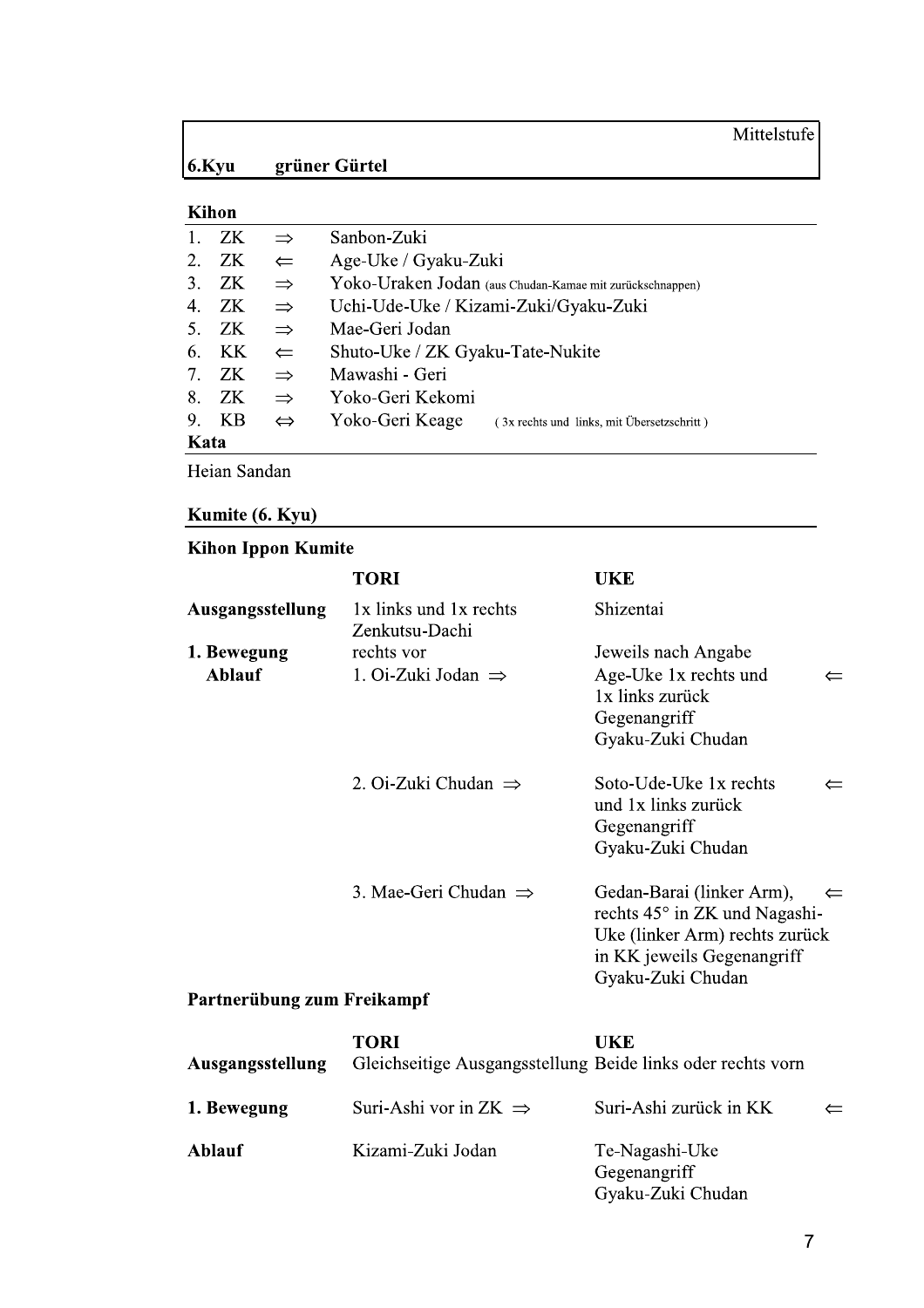### grüner Gürtel

# Kihon

1. Zenkutsu - Dachi Sanbon-Zuki vorwärts







- 2. Zenkutsu Dachi Age-Uke/ Gyaku - Zuki rückwärts
- 3. Zenkutsu Dachi Yoko- Uraken Jodan vorwärts (aus Chudan -Kamae mit zurückschnappen)



- 4. Kokutsu- Dachi Shuto-Uke / Gyaku-Tate-Nukite rückwärts
- 5. Uchi- Ude- Uke/ Kizami-Zuki / Gyaku-Zuki vorwärts
- 6. Zenkutsu- Dachi Mae- Geri vorwärts













 $\mathbf{1}$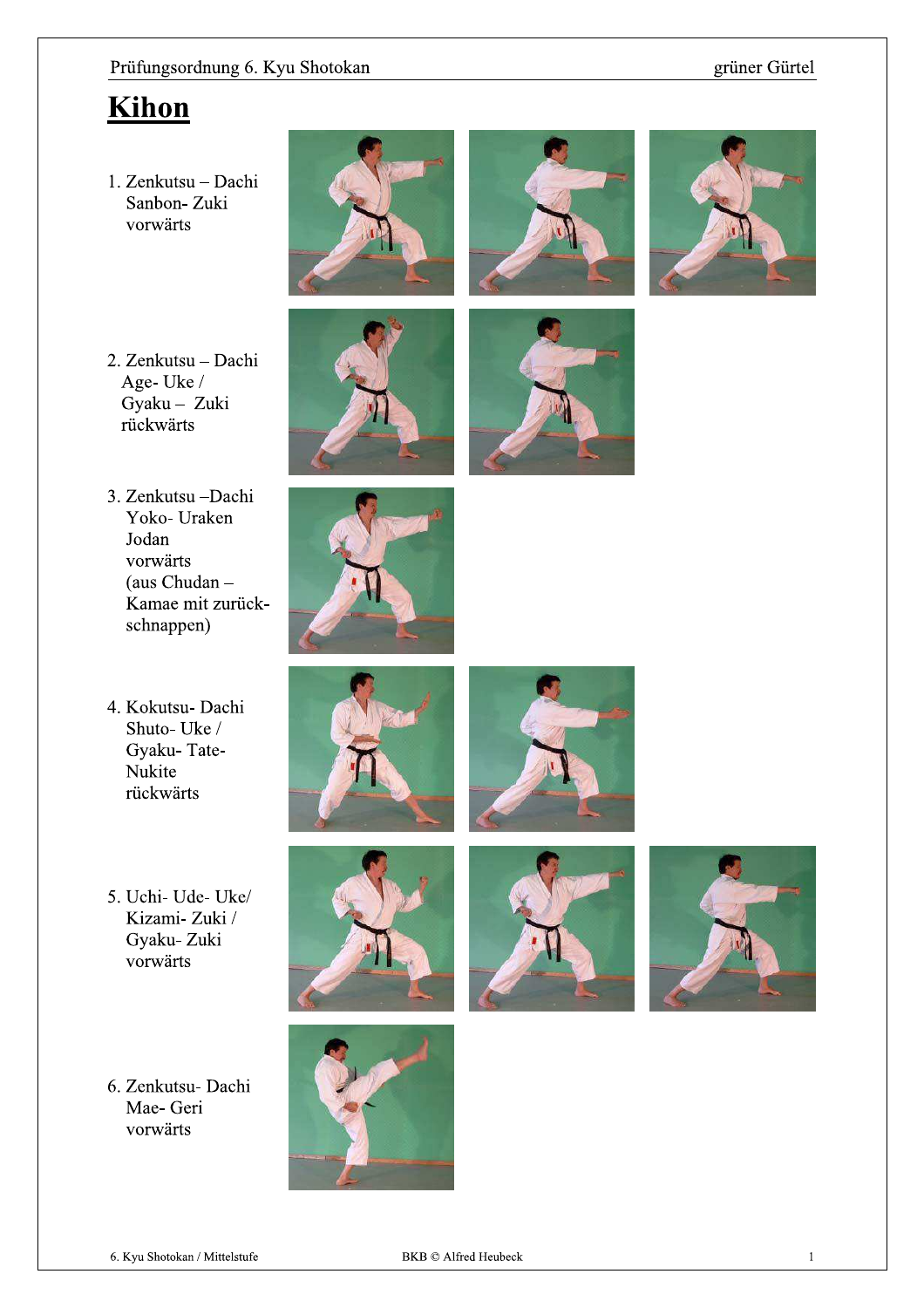### grüner Gürtel

7. Zenkutsu- Dachi Mawashi- Geri vorwärts



8. Zenkutsu- Dachi Yoko- Geri Kekomi vorwärts



9. Kiba-Dachi Yoko- Geri- Keage seitlich  $(3xrechts,$ 3xlinks



# Kata

Shizentai Musubi - Dachi Rei (Rechtes Bein bewegen)

Musubi - Dachi

Shizentai

Chudan Uchi- Ude Uke links

### Ausholen

Gedan-Barai links Uchi- Ude- Uke rechts

Gedan-Barai rechts Uchi- Ude- Uke links



## **Heian Sandan**



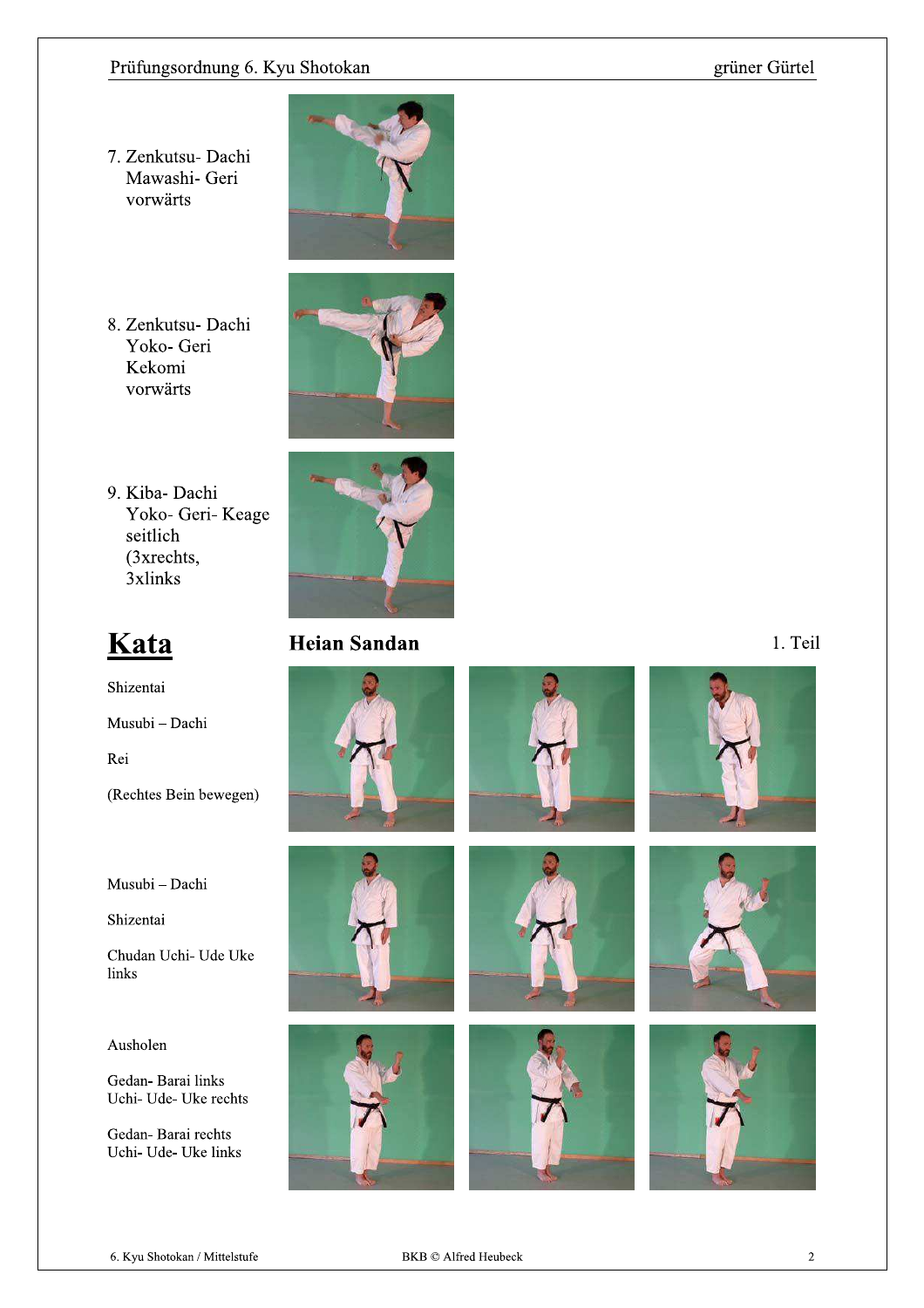### grüner Gürtel

## Kata

2. Teil

Uchi- Ude Uke rechts

Ausholen

Gedan- Uke rechts Uchi- Ude Uke links

Gedan- Uke links Uchi- Ude Uke rechts

Morote- Uke links

Chudan- Otoshi- Uke links

Chudan-Nukite rechts

Drehung

Tettsui- Uchi links

 $Oi - Zuki$ Kiai

Ryoken Koshi Kamae

Ausholen zu Fumikomi (Mikazuki Geri)

Fumikomi, dann Enpi-Uke

Uraken- Uchi- Jodan

Ausholen zu Fumikomi (Mikazuki Geri)

Fumikomi, dann Enpi-Uke

Uraken- Uchi- Jodan

Stellung nach Uraken-Uchi



**Heian Sandan** 

























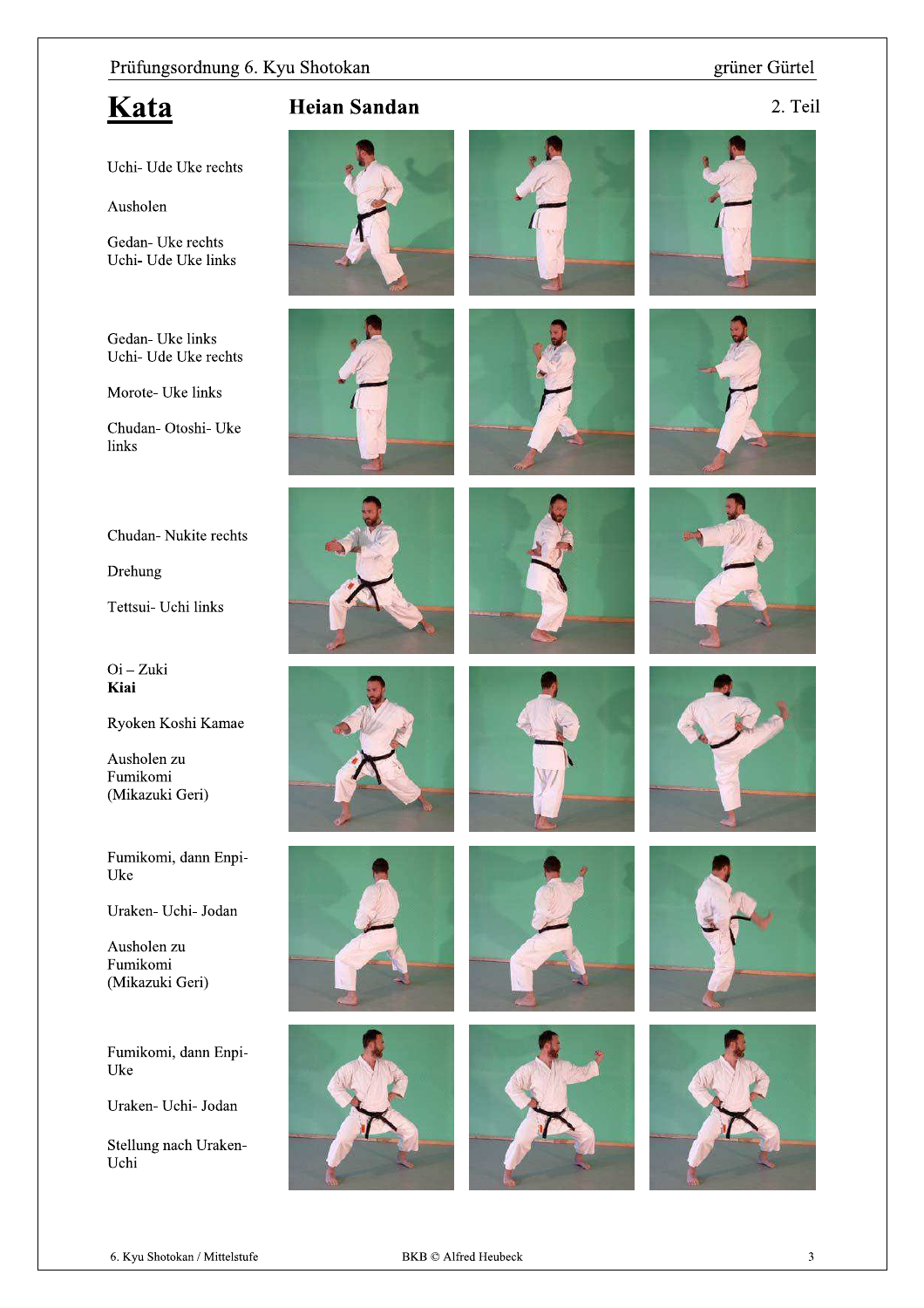### grüner Gürtel

3. Teil

## Kata

Ausholen zu Fumikomi (Mikazuki Geri)

Fumikomi, dann Enpi-Uke

Uraken- Uchi- Jodan

### Ausholen

Tate- Shuto- Uke

Oi-Zuki

Zwischenschritt rechts vor

links Tate-Zuki rechts Ushiro- Enpi

rechts Tate-Zuki links Ushiro- Enpi Kiai

Shizentai

Musubi- Dachi

Rei

Musubi- Dachi

Shizentai

## **Heian Sandan**



















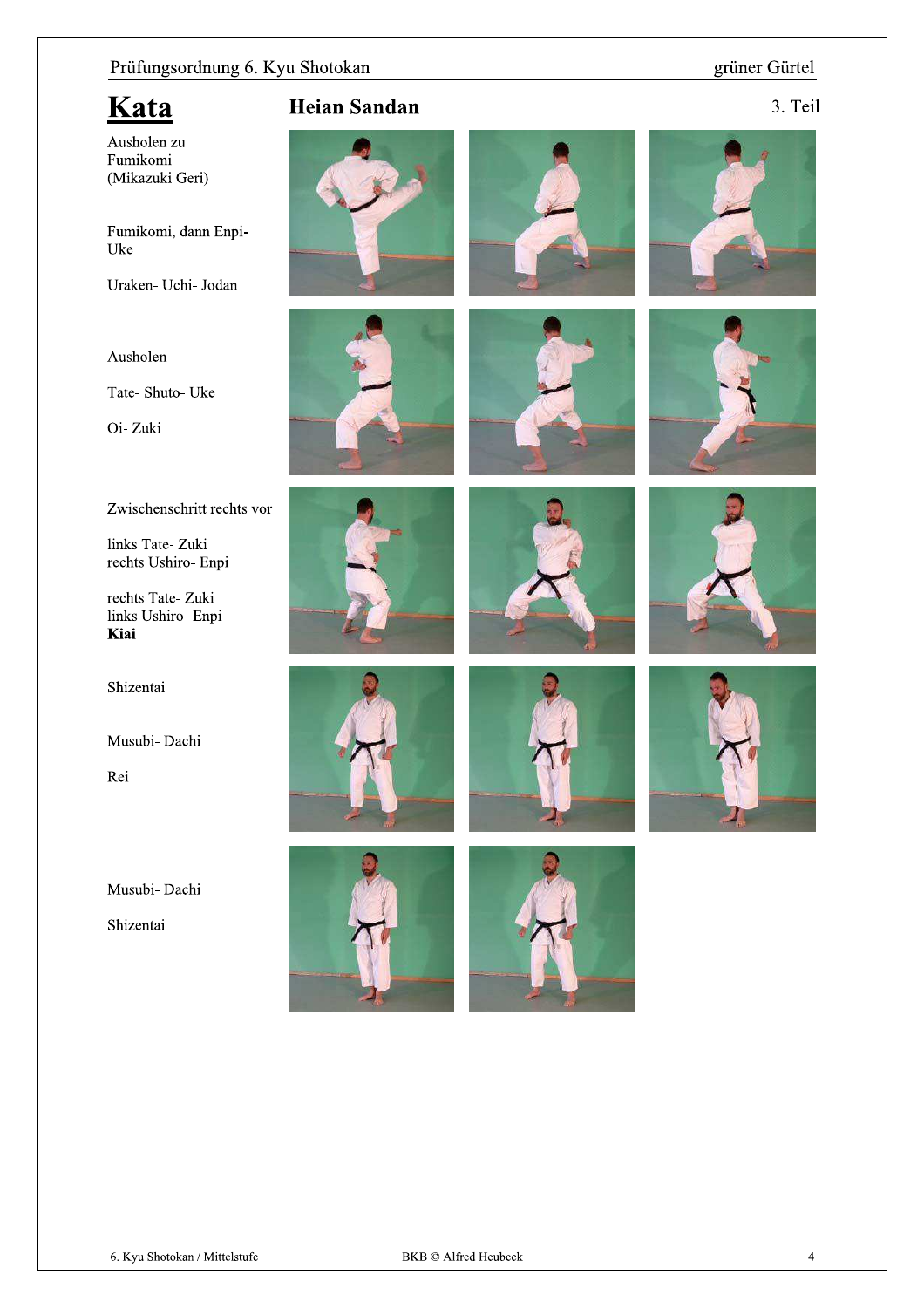#### grüner Gürtel

## **Kumite:**

## Kihon - Ippon - Kumite

1. Teil

## Shizentai

Musubi- Dachi

Rei

Musubi-Dachi

Shizentai









**Hinweis:** Die Prüfungsordnung fordert je einen Angriff rechts und einen Angriff links. Gezeigt wird die Technik von der optisch günstigeren Seite

Tori (Angreifer) rechts zurück Gedan-Barai

Oi-Zuki-Jodan (rechts vor beginnen) Age-Uke (rechts zurück beginnen)

Gyaku-Zuki Tori (Angreifer) rechts zurück Gedan-Barai

Oi-Zuki-Jodan (rechts vor beginnen) Age-Uke (links zurück beginnen)

Gyaku-Zuki Tori (Angreifer) rechts zurück: Gedan-Barai

Oi- Zuki- Chudan (rechts vor beginnen) Soto- Ude Uke (rechts zurück beginnen)

Oi- Zuki; Soto- Ude- Uke Tori (Angreifer)

rechts zurück: Gedan-Barai

Oi- Zuki- Chudan (rechts vor beginnen) Soto-Ude Uke (links zurück beginnen)

Oi- Zuki; Soto- Ude- Uke













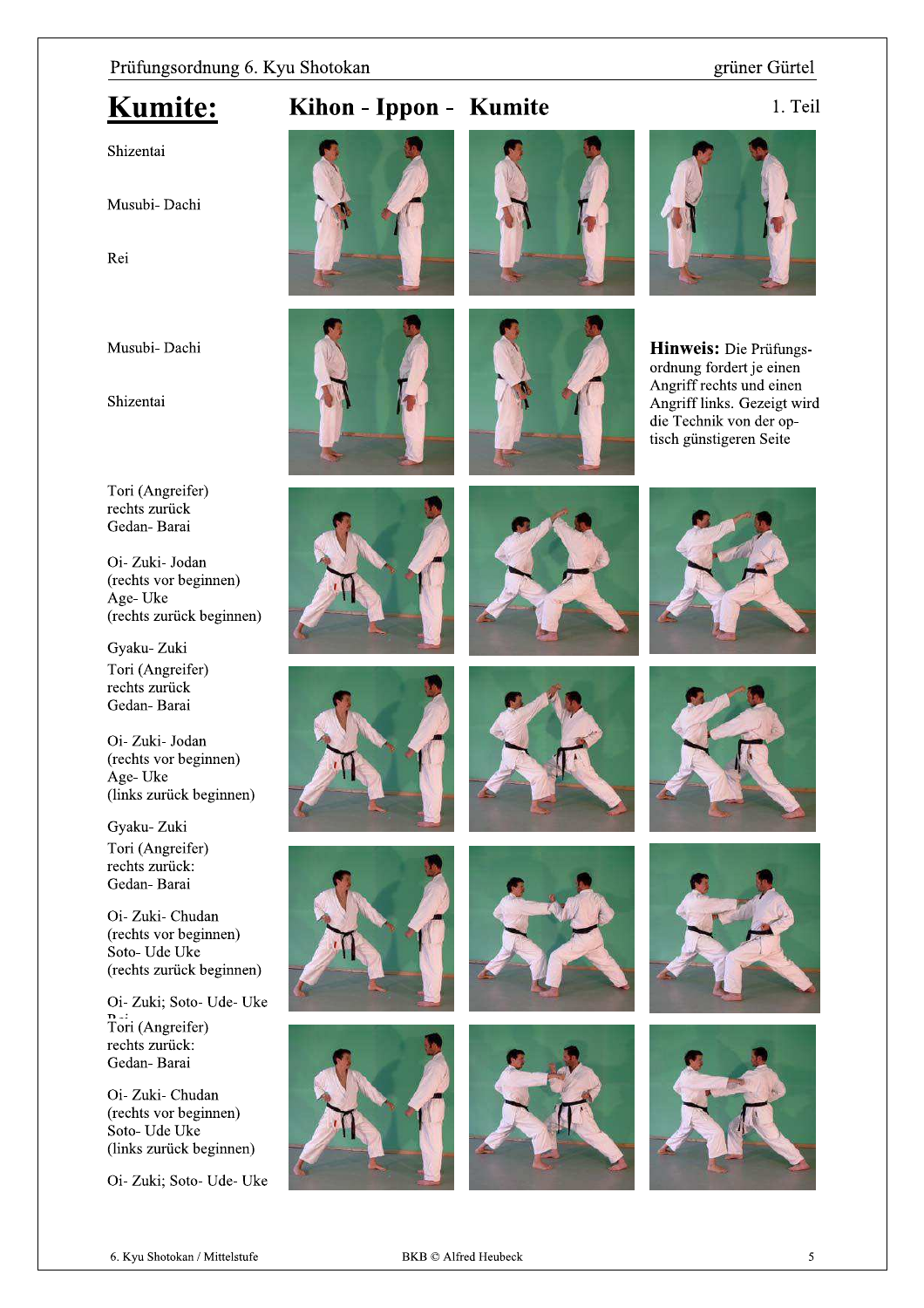grüner Gürtel

## **Kumite:**

Tori (Angreifer) Rechts (und links) zurück: Gedan-Barai Mae- Geri Chudan (rechts vor beginnend) Nagashi- Uke (linkes Bein nach rechts 45° zurück beginnen) Gyaku Zuki Mae- Geri; Nagashi- Uke Tori (Angreifer) rechts zurück: Gedan-Barai

Mae- Geri Chudan (rechts vor beginnen) Gedan-Uke (linkes Bein nach links 45° zurück beginnen) Gyaku Zuki

## Kihon - Ippon - Kumite

2. Teil





Partnerübung

zum







Chudan Kamae

Kizami- Zuki Jodan Zurückgleiten Suri- Ashi Te- Nagashi Uke Jodan

Gyaku-Zuki

Zurück zu Kamae (Wiederholen)

Shiezntai

Musobi- Dachi

Rei

Musubi- Dachi

Shizentai